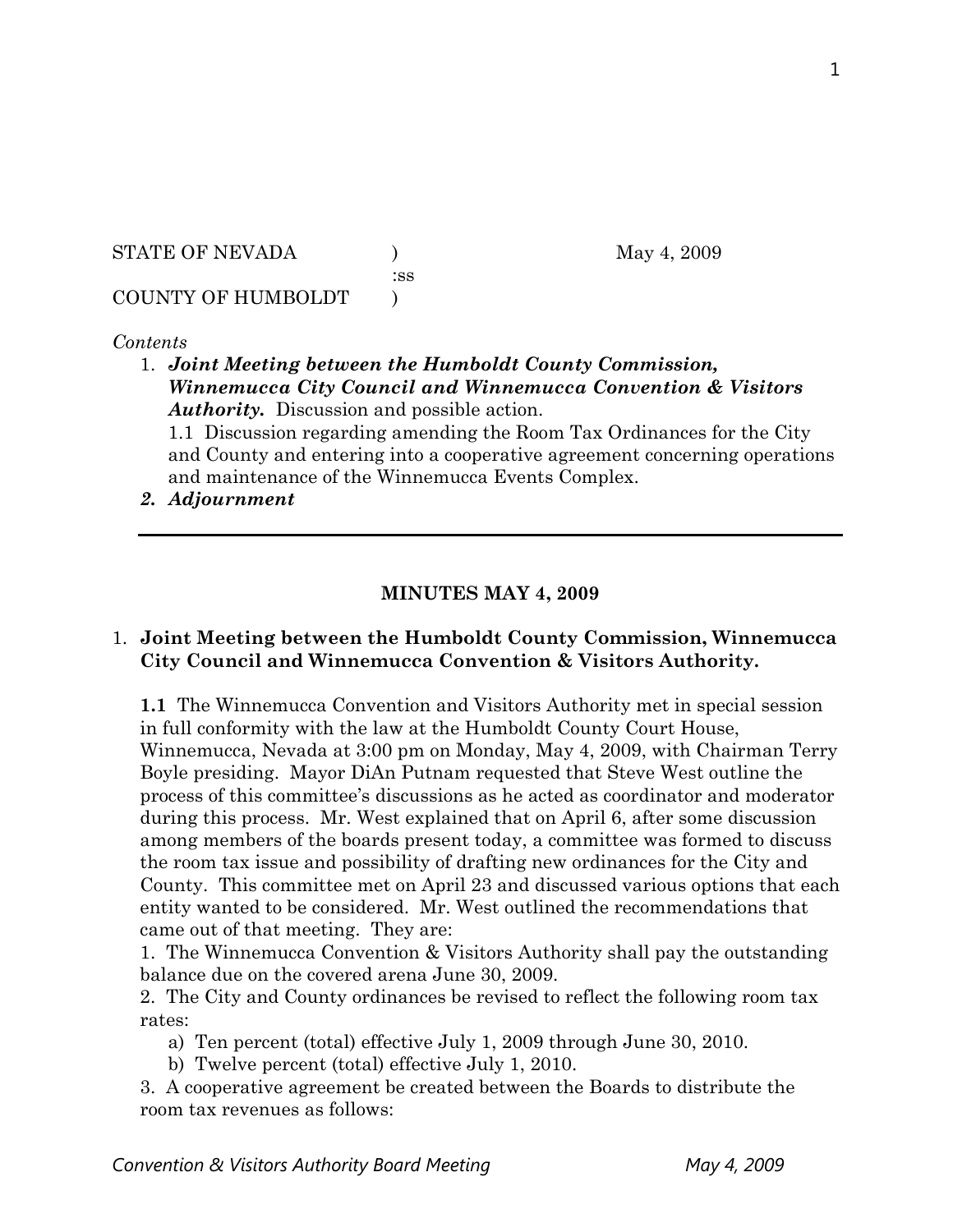a) A one percent share of the ten percent room tax revenues collected after July 1, 2009 to Humboldt County to partly off-set the costs of the Winnemucca Events Complex.

b) A two percent (total) share of the twelve percent room tax revenues collected after July 1, 2010 to Humboldt County to partly off-set the costs of the Winnemucca Events Complex.

Mayor Putnam and Administrator Deist complimented this committee for their hard work and spirit of cooperation and compromise in coming up with a solution that will be beneficial to everyone in the long run. Commissioner Mike Bell made a motion to accept this recommendation as presented and set a public hearing date. Motion carried unanimously, 5-0. Councilman Doug Cain made a motion to accept this recommendation as

presented. Motion carried unanimously, 5-0.

2. **Adjourn.** The meeting was adjourned at 3:15 pm to the next regular meeting, or to the earlier call of the Chairman or to the call of any three (3) of the Board on three (3) days notice.

Respectfully submitted,

Shelly Noble

 $\begin{tabular}{c} \bf APPROVED ON \end{tabular} \begin{tabular}{c} \begin{tabular}{c} \multicolumn{1}{c}{} \multicolumn{1}{c}{} \multicolumn{1}{c}{} \multicolumn{1}{c}{} \multicolumn{1}{c}{} \multicolumn{1}{c}{} \multicolumn{1}{c}{} \multicolumn{1}{c}{} \multicolumn{1}{c}{} \multicolumn{1}{c}{} \multicolumn{1}{c}{} \multicolumn{1}{c}{} \multicolumn{1}{c}{} \multicolumn{1}{c}{} \multicolumn{1}{c}{} \multicolumn{1}{c}{} \multicolumn{1}{c}{} \multicolumn{1}{c}{} \multicolumn$ 

| As written |
|------------|
|------------|

As corrected

Winnemucca Convention & Visitors Authority Board